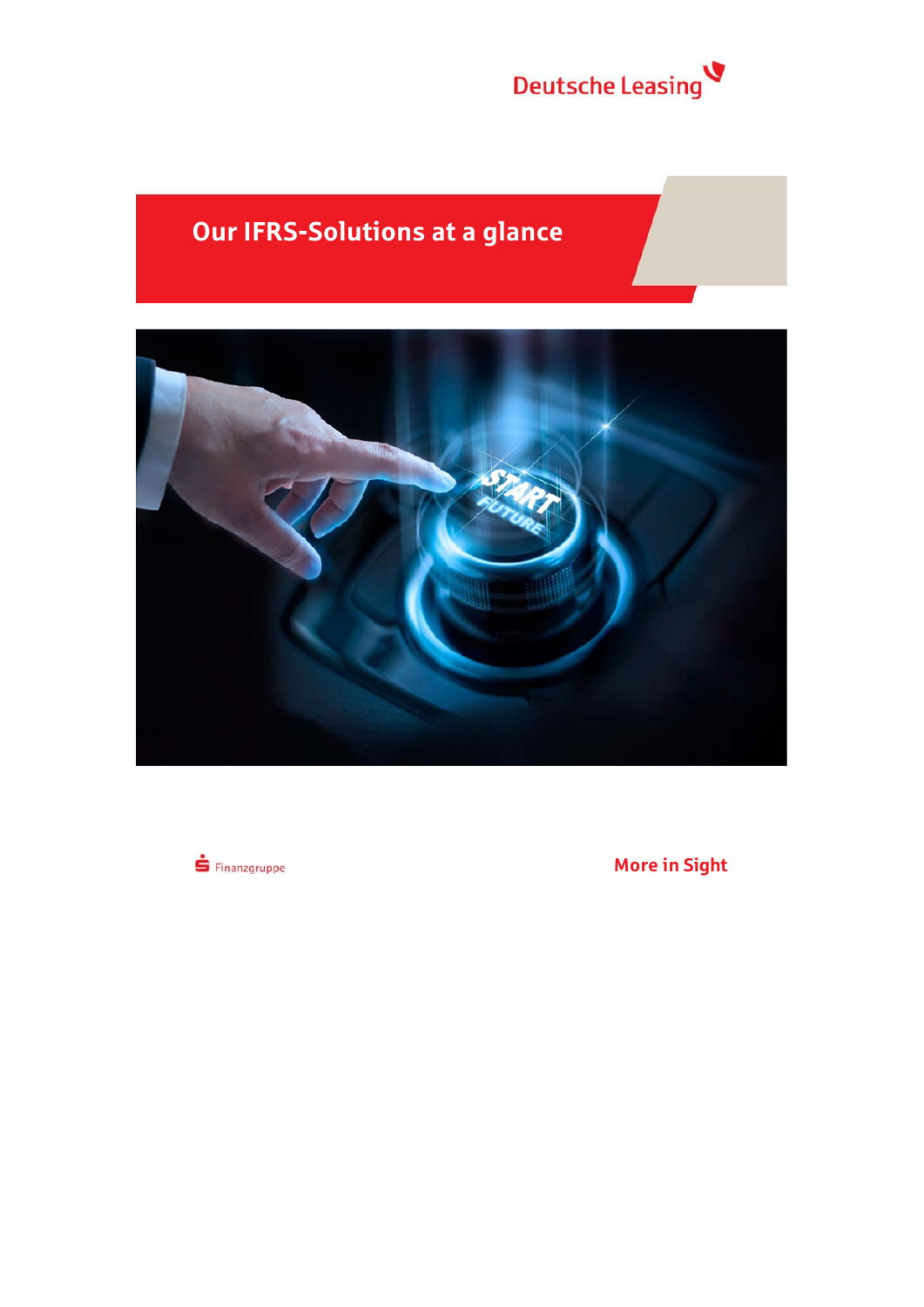# **Our new IFRS-Solutions at a glance**

For more than five decades we have been serving our customers reliably and delivering innovative solutions. With about 2,500 employees in 23 countries we are present locally in all key business regions.

### **Profit from our expertise.**

As the leading manufacturerindependent lessor in Germany we have taken up the challenge and optimized our product range with regard to the changed requirements and the new lease accounting standard IFRS 16 for our IFRS customers.

Below we present our range of solutions we have developed especially for our IFRS customers in Germany. This brochure focuses on accounting solutions under IFRS 16; however, the other business implications of leasing are equally important. In addition, we have also taken into account current trends for more flexibility and service in our leasing solutions.

This information shall give you a first overview of specific fields of activity and cannot replace a personal consultation. We will be happy to advise you on your strategic deliberations and are looking forward to a personal conversation.



# **Leasing of low value objects**

- Right to capitalize a right of use asset in case of low value objects.
- This includes objects with a value, when new, of up to approximately 5,000 US Dollar.
- Typical examples are transportation boxes, IT-objects or furniture.
- In case of a subleased asset the head lease does not qualify as a lease of a low value asset.
- The German Tax Code also defines low value objects. The 800 Euro limit for those objects remains unchanged.
- Deutsche Leasing offers a broad range of products to make use of the rule conderning low value objects leasing.

**Practical tip:** low value objects of the same class can be combined in one leasing contract, without the lessee losing his accounting option. Often in one tranche of IT-objects, which are primarily of low value, some objects are more valuable. In this situation it has to be checked if the general criteria of materiality makes allowance to ignore that fact. This means that the complete tranche could be treated as a low value lease.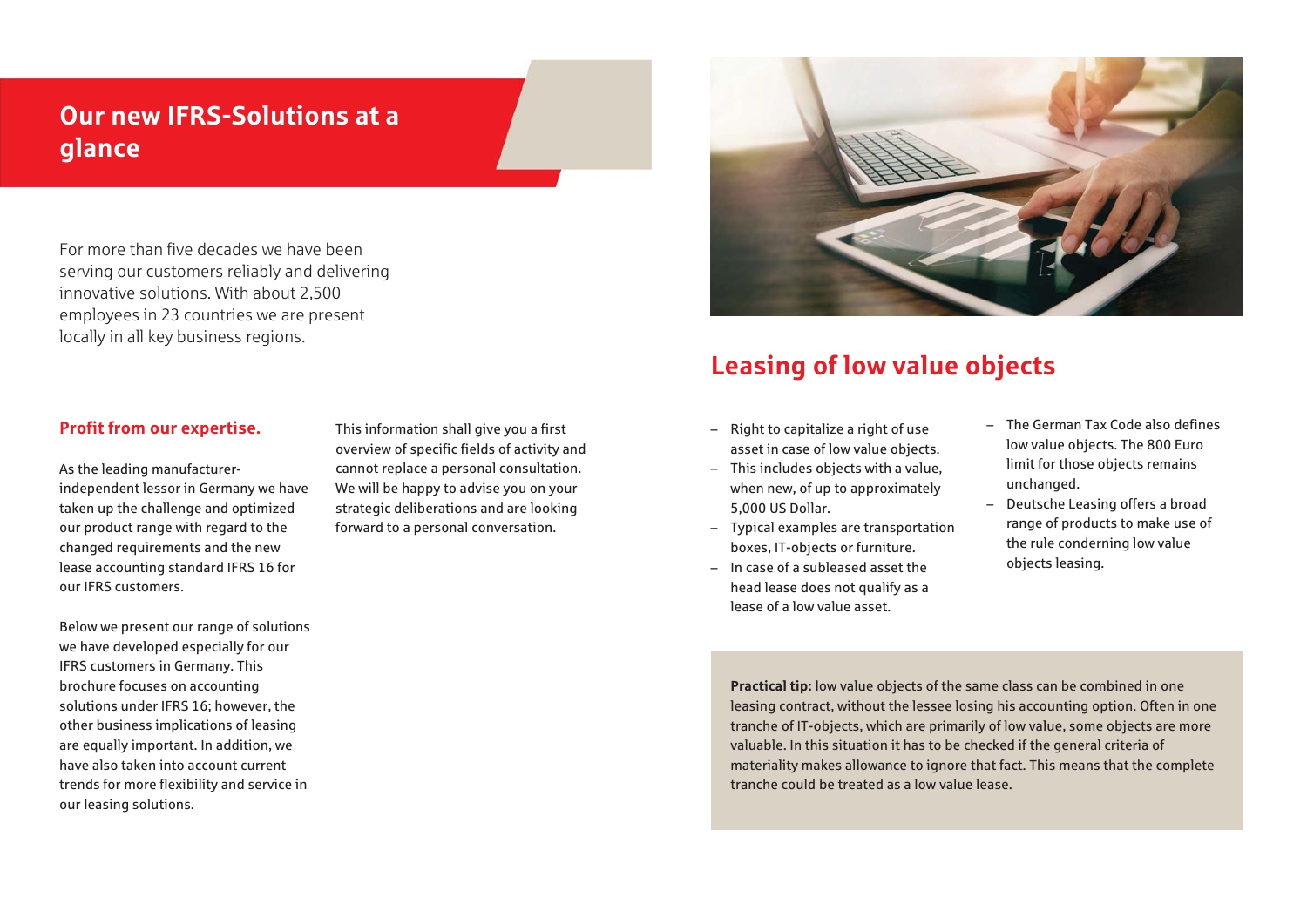# **Short-term Leasing Community Community Community Community Community Community Community Community Community Community Community Community Community Community Community Community Community Community Community Community Co**

- – Option to recognize right of use assets in case of short-term lease contracts (≤ 12 months), at least during the minimum lease term.
- If a lessee is reasonably certain not to lease only short term he may not elect the accounting option.
- In case of the existence of a purchase option the lessee may not elect the accounting option.
- Deutsche Leasing offers operating lease contracts with fixed linear payments and open residual value. The lessee has the right to cancel this contract short-term.
- Compensation payments are due at the time of returning the object in the event that payments do not compensate for the decline in residual value.
- The amount of compensation payment at the different return times will be fixed at the time of concluding the contract and depends on the value stability of the object.

**Practical tip:** Returning leased machines after a short period only makes business sense if the amount of compensation payment is lower than the amount needed for the idle capacity cost in the event of extending the lease contract. A decline in new orders can hit companies in competitive sectors or companies which are affected by technological, political or economic change and therefore latently threatened by idle capacity costs.

Furthermore, returning individual leased machines is more realistic if a great number of comparable machines exist which can be used to handle the remaining customer orders. Therefore it is recommended to limit the number of machines under short-term lease contract to the number that could realistically be returned in case of a decline in new orders.





- Leasing implies the recognition of a right of use and a liability.
- The amount is determined by the rentals during the minimum lease term.
- Therefore, in comparison to taking up a loan, the conclusion of an Operating Lease with a high residual value at the end of the minimum

lease term leads to a reduced impact on the financial statements: the higher the residual value, the greater the advantage.



**Practical tip:** Firstly, to reduce the impact the lease term can be shortened within limits. Secondly, judgement is required by the lessee to determine the interest rate to be used for discounting. The higher the rate the lower the impact on the financial statements at the commencement of the contract.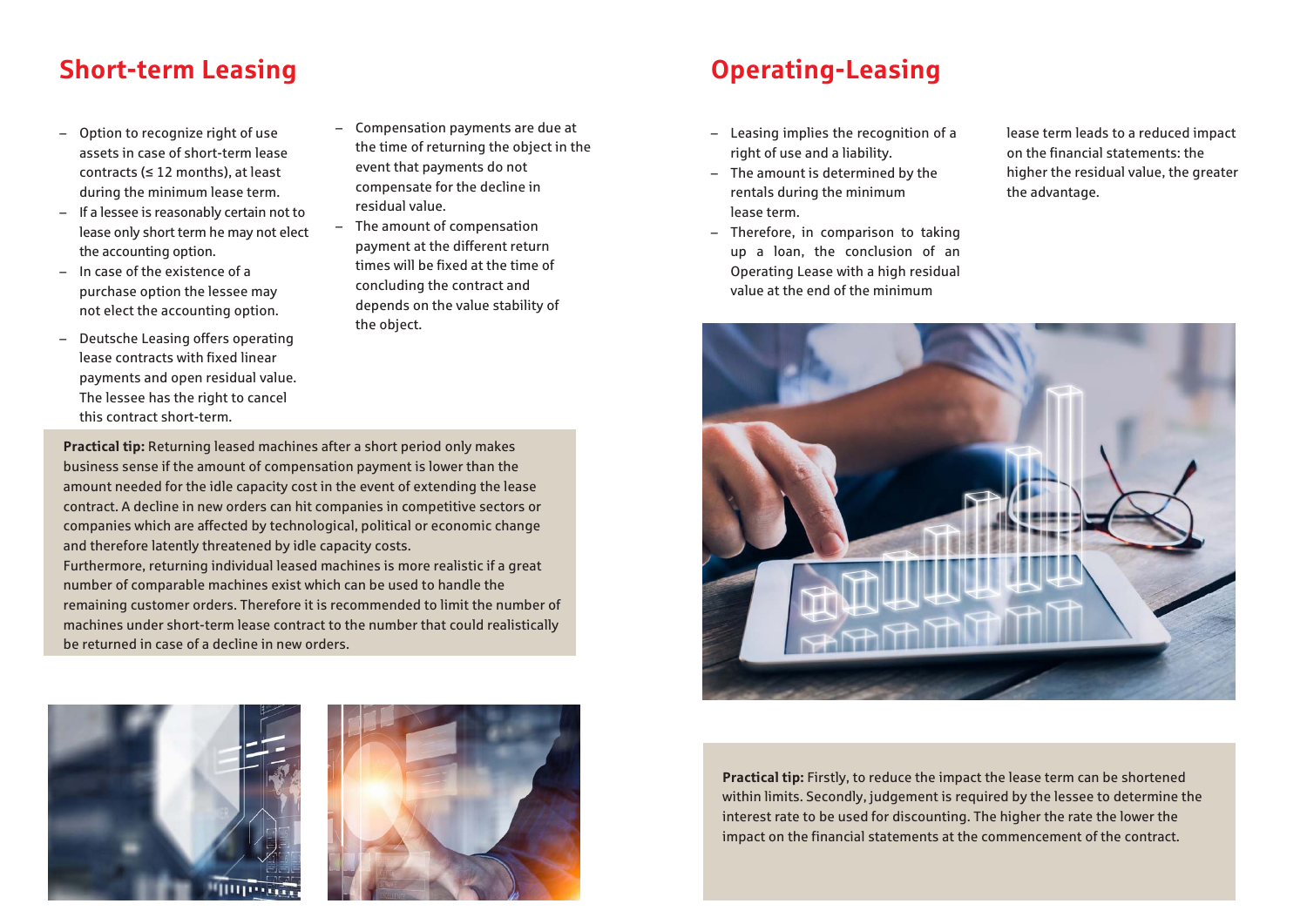- Leasing implies the recognition of a right of use and a liability.
- The amount is determined by the lease rentals during the minimum lease term.
- In case the lessee has guaranteed the residual value of the leased object this amount is included

only in the right of use assets insofar as the lessee expects payment under this guarantee.

– Therefore taking a residual value guarantee can be off balance for the lessee.

**Practical tip:** Maybe a lessee is in a better position to assess the residual value of the leased object and therefore a higher residual value can be calculated by the lessor. In this case a lessee can profit both from lower lease rentals and also a guaranteed residual value that has no impact on the right of use asset and liability.



# **Leases with residual value guarantee Leases with variable rates (pay per use)**

- To determine the amount of the right of use and the liability only the fixed lease rentals but not the variable rates are considered.
- The DSS Deutsche Services und Solutions GmbH (DSS), a 100 % owned subsidiary of Deutsche Leasing, offers rental contracts

with fixed minimum rentals and variable pay per use rentals. These rentals include corresponding services like maintenance and repair.

– The manufacturer/dealer renders those services as DSS servicepartner.



**Practical tip:** The supply of rental services by DSS is at the moment limited to certain manufacturers, but is increasing. Fixed seasonal rates at different levels are not variable rates under IFRS 16 and therefore lead to a recognition of a right of use asset and liability.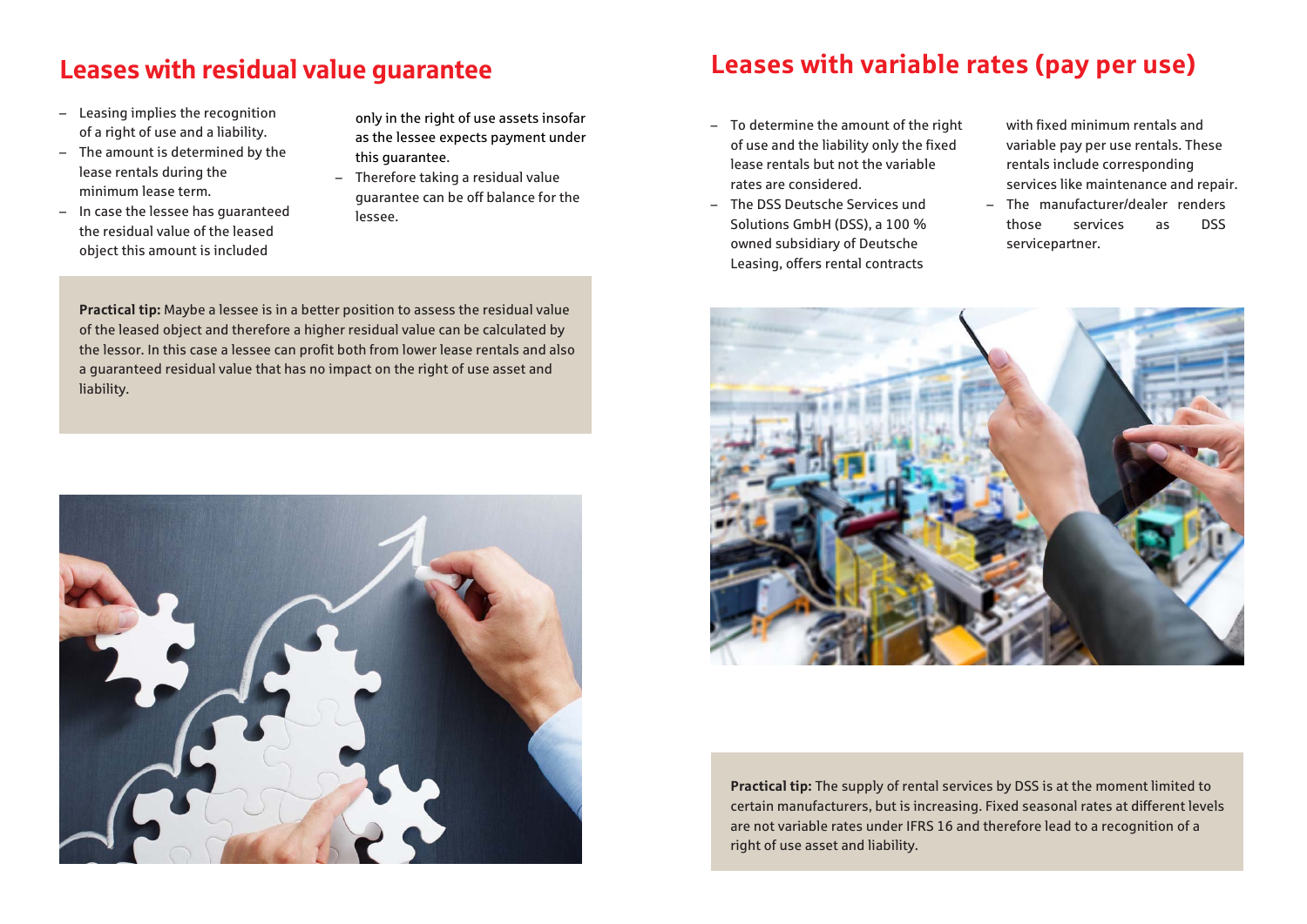# **Softwareproject-Leasing Factoring** Factoring

- Software leasing was not part of the IFRS 16-projekt to develop a new lease accounting standard.
- Under certain conditions software leasing is off balance.
- Typical areas for such leases are bigger IT activities such as implementing a new module of an enterprise resource planning / accounting / controlling software.

- Part of Deutsche Leasing group is the Deutsche Factoring Bank.
- It offers services connected with the administration and purchase

of diverse types of receivables related to the sale of goods or services.



**Practical tip:** software leasing also includes, to a certain degree, an additional quality assurance and assistance during the development / implementation phase through the expertise of the lessor.

**Practical tip:** Only the so-called "non-recourse" purchase of receivables leads to a corresponding reduction of the balance sheet totals. To reach a continuing reduction a continuous purchase of receivables has to be concluded.

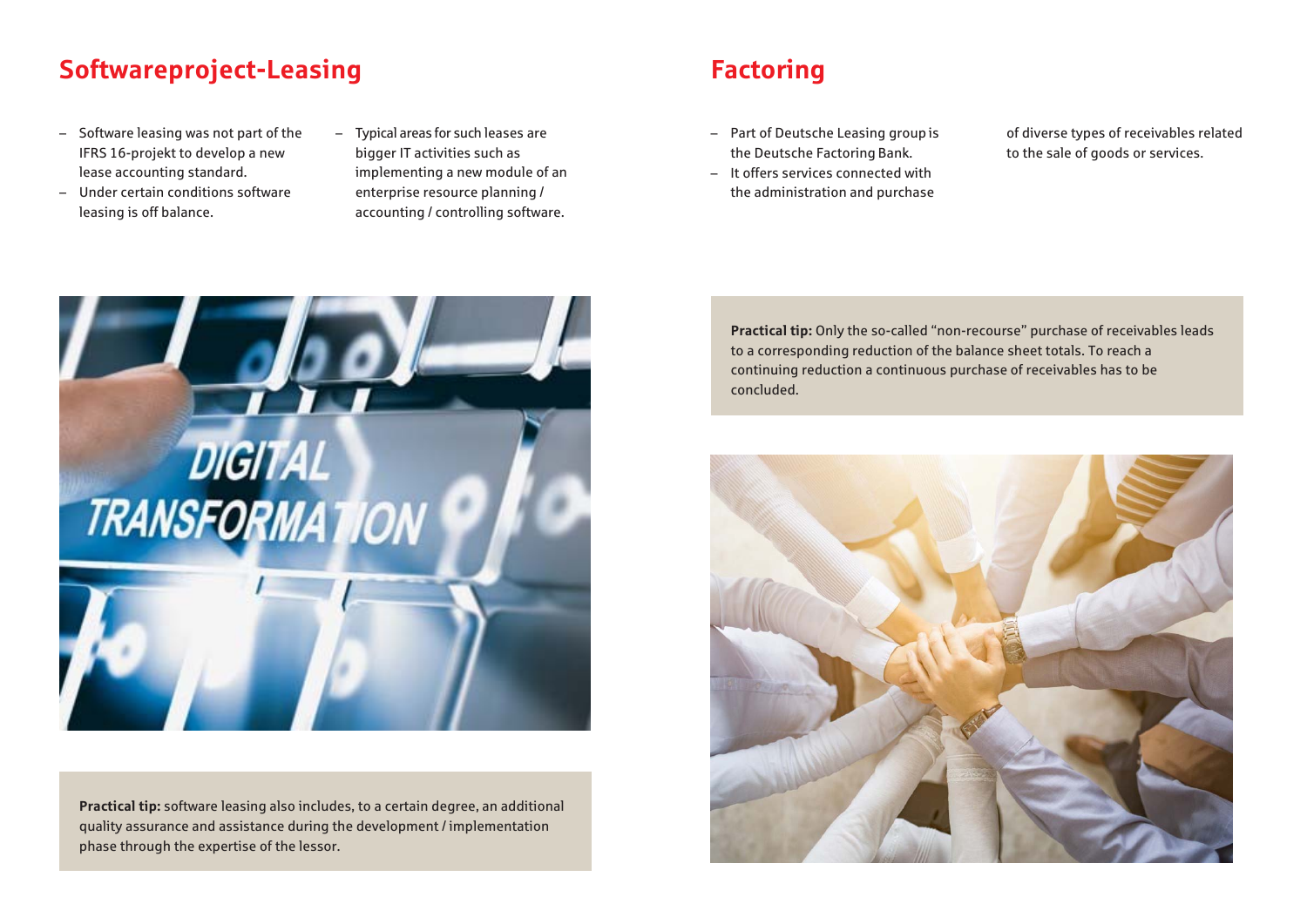# **Pass through model and a contract of the Contract Operator model**

- In case of subleases or sub rental contracts related to an object the partner is in a dual position: being both lessor and lessee with corresponding accounting needs.
- Under certain circumstances the partner may account for this situation as an off balance transaction.
- The partner still keeps its exclusive contact to the end customer and may sell additional services to him..

- The DSS Deutsche Services und Solutions GmbH, a 100 % owned subsidiary of Deutsche Leasing, offers asset related services.
- Such services can be off balance on the financial statements of the recipient of those services.
- The manufacturer or dealer of those objects offers regular services.
- Insofar the DSS can offer to the recipient a service quality promise comparable to that of a manufacturer or dealer.





**Practical tip:** If a partner does not sublease the object unchanged but uses a leased machine to produce parts or render services for the end customer it has to be checked in detail if such an outsourcing/delivery contract fulfills the criteria of an embedded lease contract. Otherwise it has to be accounted for as a service or sale.

**Practical tip:** The contents of such services agreements are as individual as the aims and expectations of our customers. Therefore the determination of these services agreements e.g. response time to deal with incidents or determination of type, quantity and quality of an output of products needs time and should be started early and include all the stakeholders in the operator model.